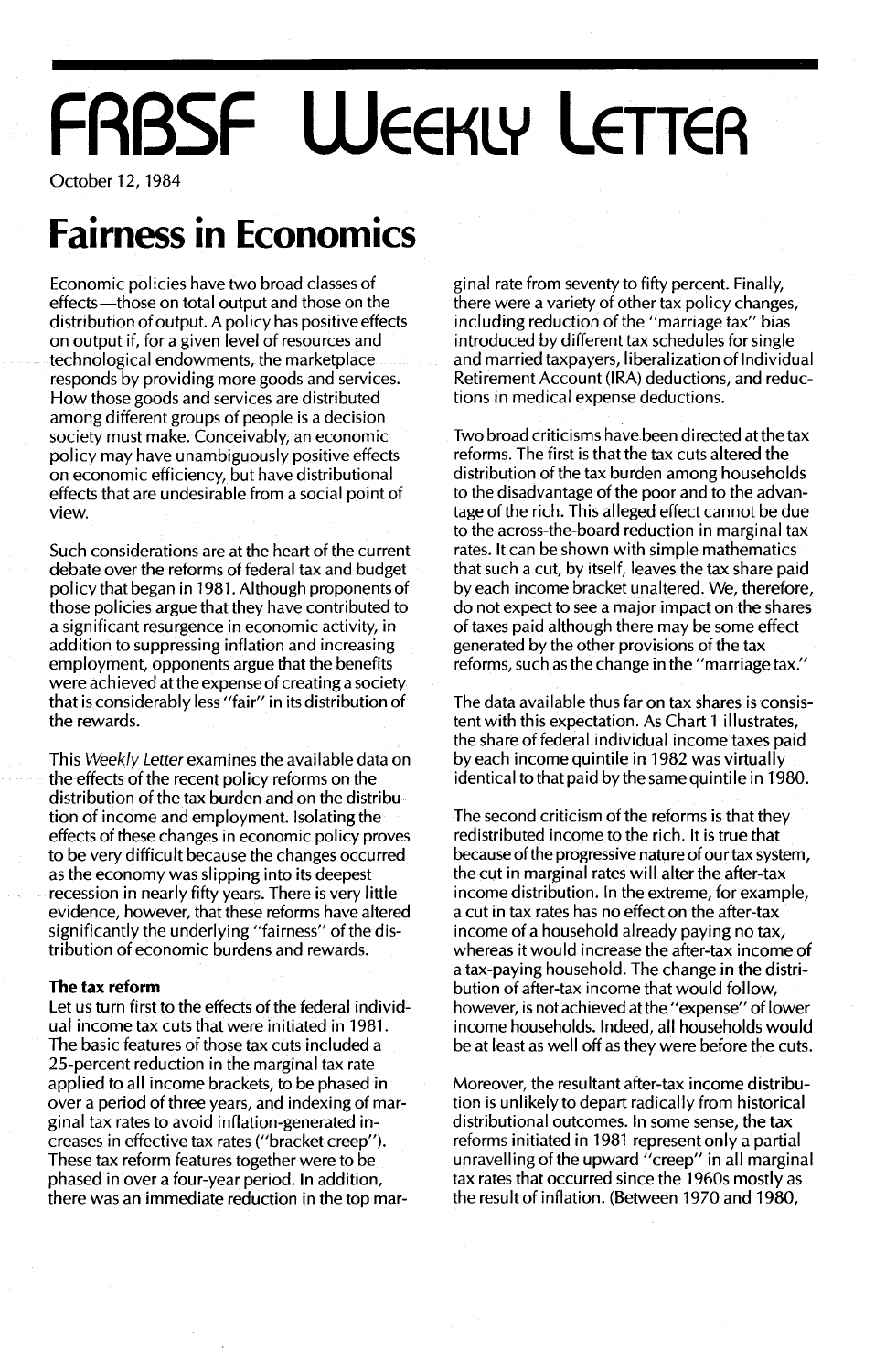## **FRBSF**

the "average" marginal individual tax rate rose by almost 50 percent to 30.5 percent, according to economist Robert Barro.) A reversal of this process thus cannot be viewed as a dramatic reversal of distributional policy.

The availabledata on after-tax income as of 1982, suggests that the distribution of income has not been altered regressively. In fact, if anything, the richest 20 percent of taxpayers appear to have suffered a decrease in their share of after-tax income, with middle quintile taxpayers gaining and the lowest income taxpayers remaining largely unaffected.

A major qual ification that must be applied to these results, of course, is the fact that not all of the features of the tax cuts were in place by tax year 1982 (the last year for which detailed tax receipts data exists). It seems unlikely, however, that further major changes inthe distributions will occur to alter these conclusions since 1982 was a year in which the tax cuts were skewed most heavily in favor of the well-to-do. This was because the reduction in the top marginal tax rate to 50 percent was put in place before cuts in the rates applying to other brackets. It is possible, therefore, that the share of taxes paid in 1982 represents a close estimate of the share that would be paid by the wealthiest taxpayers after the full cuts become available to other taxpayers.

#### **Families in poverty**

Other sources of potential distributional unfairness are the budgetary and social welfare program policy changes that were instituted along with the tax cuts. At the risk of oversimplifying the nature of the budgetary changes that have occurred, there appear to have been two major purposes behind the recent budgetary reforms. First, there was a desire to increase the relative share of the budget devoted to defense as opposed to civilian expenditure programs. In 1981, defense expenditures were approximately 22 percent of total federal expenditures. These were programmed to rise to 35 percent by 1989.

The second apparent aim of the budget reforms was to restrain the growth of social programs. Between 1960 and 1980, for example, the socalled "safety-net" programs-programs such as Aid to Families with Dependent Children (AFDC), Medicaid and Food Stamps-grew in real terms by over 700 percent.

The budget reforms instituted in 1981 were varied and complex. However, the three program changes that are most frequently viewed as introducing new "unfairness" into the economic system involve the AFDC and Food Stamp programs and the elimination of public service employment programs under.the Comprehensive Employment Training Act (CETA). Critics charge that these program changes were inherently regressive in their effect on income distribution. In fact, it is not possible to extrapolate directly from the program changes their effects on income distribution in the economy.

Let us examine, for example, the changes made in the AFDC program, the cornerstone of the U.s. "welfare" system. The major program change was to increase the "payback" rate-the rate at which welfare support payments are reduced as earned income increases-to 100 percent. Theory suggests that this change could induce either an increase or a decrease in the income of affected families. The higher take-back rate would discourage additional work on the margin, but the reduction in welfare support above a certain earned income could induce additional work and increase income.

A similar comment could be made about the changes that tightened eligibility criteria for receiving food stamp subsidies. Although the implicit increase in the price of food that results for the disenfranchised food stamp recipients has the effectof reducingtheir in-kind income, it may induce an offsetting increase in labor supply and, hence, earned income.

Finally, critics of the elimination of CETA argued that doing away with most public service employment (job creation) programs of the federal government would put low income households at a further disadvantage. For important theoretical reasons (see Weekly Letter, May 22, 1981), the ability of job creation programs to improve the long-term earnings or employment prospects of targeted households has been called into question. The ineffectiveness of these programs now appears to be supported by a large-scale study of the comparative work histories of 3,000 individuals who gained public service employment under CETA and 3,000 matched "controls" who did not. The study, by economist Terry Johnson of Battelle, finds no significant enhancement of job prospects as the result of CETA programs. In fact, adult male work-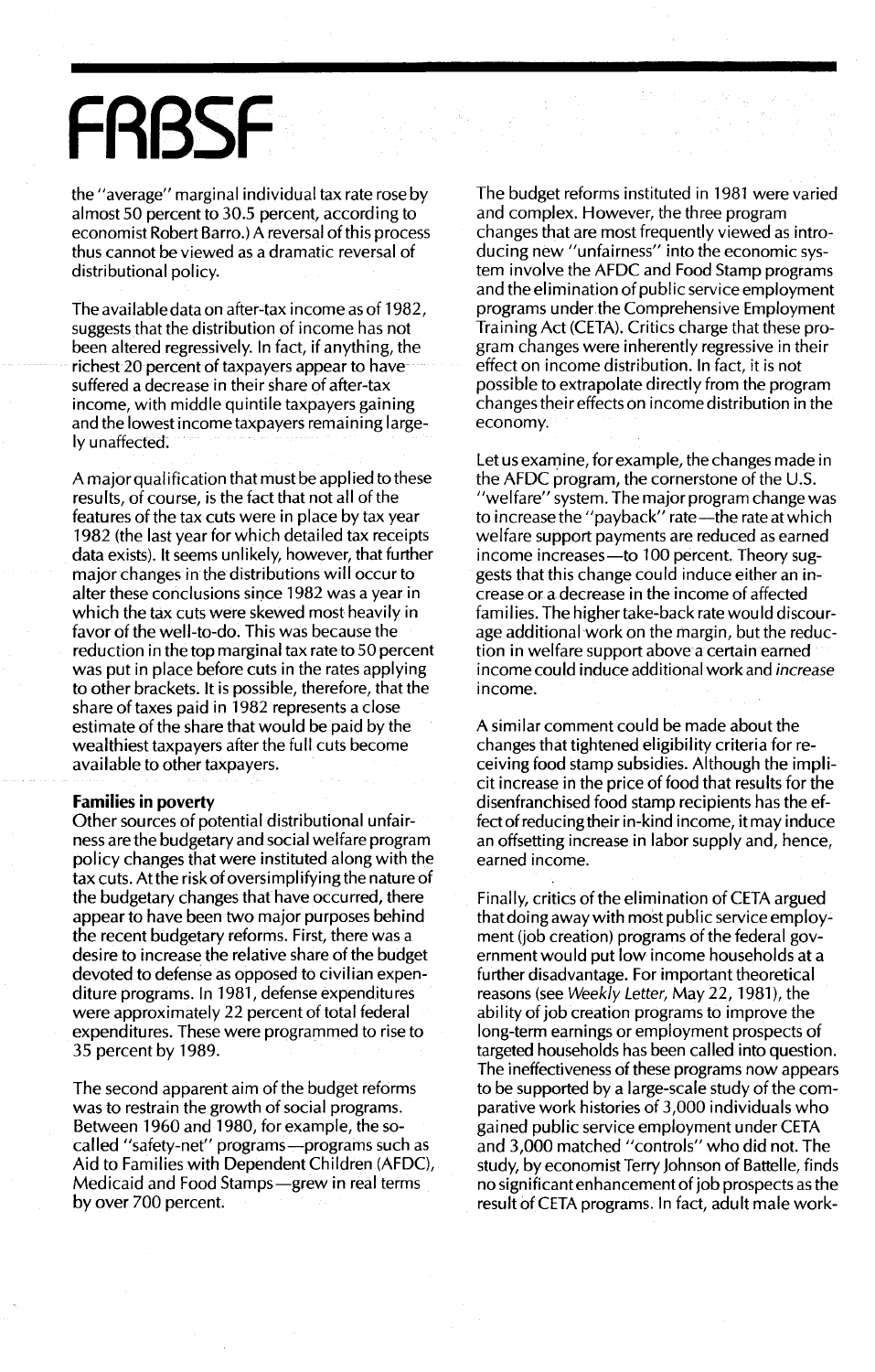

ers associated with CETA jobs programs had a 15 percent *lower* wage after returning to market employment than a matched control group without CETA experience. Johnson also found that on-thejob training and work experience programs (support for which remained in the federal budget) also had insignificant or negative effects on postprogram earnings.

#### Overall effects

What then *were* the effects of the budget changes on the economic well-being of various segments of our society? One widely reported study by The Urban Institute found that between 1980 and 1984, the lowest income quintile families had suffered a decrease in real after-tax income of about eight percent while the richest quintile had enjoyed an increase of a similar magnitude. This study suffers from the serious disadvantage, however, that it simulated the impact of the various tax and program reforms instead of using actual data. It thus necessarily makes assumptions about the response of individuals to the reforms that mayor may not be consistent with actual behavior.

Other critics ofthe policy changes use data on the number of families living under officially defined conditions of poverty in our economy. They point out that the number of families living under the poverty line increased between 1979 and 1983 by over 2 million. However, it is hazardous to ascribe this increase to the recent budget reforms because the economy was in its deepest recession in nearly fifty years at the time. Increases in poverty are a common effectof recessions qu ite apart from budget changes, as was the case in 1969-70 and 1974-75. In addition, a large portion of the increase in poverty occurred during 1980, before any of the budgetary reforms were in place.

At the request of Congress, investigators from the Congressional Research Service (CRS) attempted to distinguish the effects of the recession from the effects of the budgetary reforms on the increase in poverty. They concluded that only about 25 percent of the increase was attributable directly to changes in key social welfare programs. It is important to point out, however, that the methodology employed in this study, too, was a "simulation" of the effects of the budgetary reforms and does not incorporate the possibility, emphasized above, that there would be offsetting responses by those affected by the program changes.

The effects of earlier recessions on poverty also suggest that the CRS findings overstate the effects of budget reforms on the poor. Examining the statistical relationship between changes in the overall unemployment rate and the economy and changes in the incidence of poverty indicate that an unusually large increase in poverty associated with the unusually large recent recession should not have been surprising. In particular, ifthe statistical relationship between unemployment rates and the incidence of poverty that held in the past were extrapolated to the 1980 to 1983 period, poverty should have increased by exactly the amount that actually has been observed. In any case, it seems clear that whatever the effects of the budgetary reforms on distributional equity, they are dwarfed by the effects of general economic conditions.

### **Conclusions**

The continuing challenge of modern economic policymaking is to devise policies that can achieve desirable effects on overall economic well-being with compatible distributional effects. The recent income tax and budgetary reforms wiII continue to be evaluated in these terms. At the present time, there is little evidence beyond simulations to suggest that these policies have altered significantly the distribution of the burdens and rewards of our economy.

Randall Pozdena

Opinions expressed in this newsletter do not necessarily reflect the views of the management of the Federal Reserve Bank of San Francisco, or of the Board of Governors of the Federal Reserve System.

Editorial comments may be addressed to the editor (Gregory Tong) or to the author .... Free copies of Federal Reserve publications can be obtained from the Public Information Department, Federal Reserve Bank of San Francisco, P.O. Box 7702, San Francisco 94120. Phone (415) 974-2246.